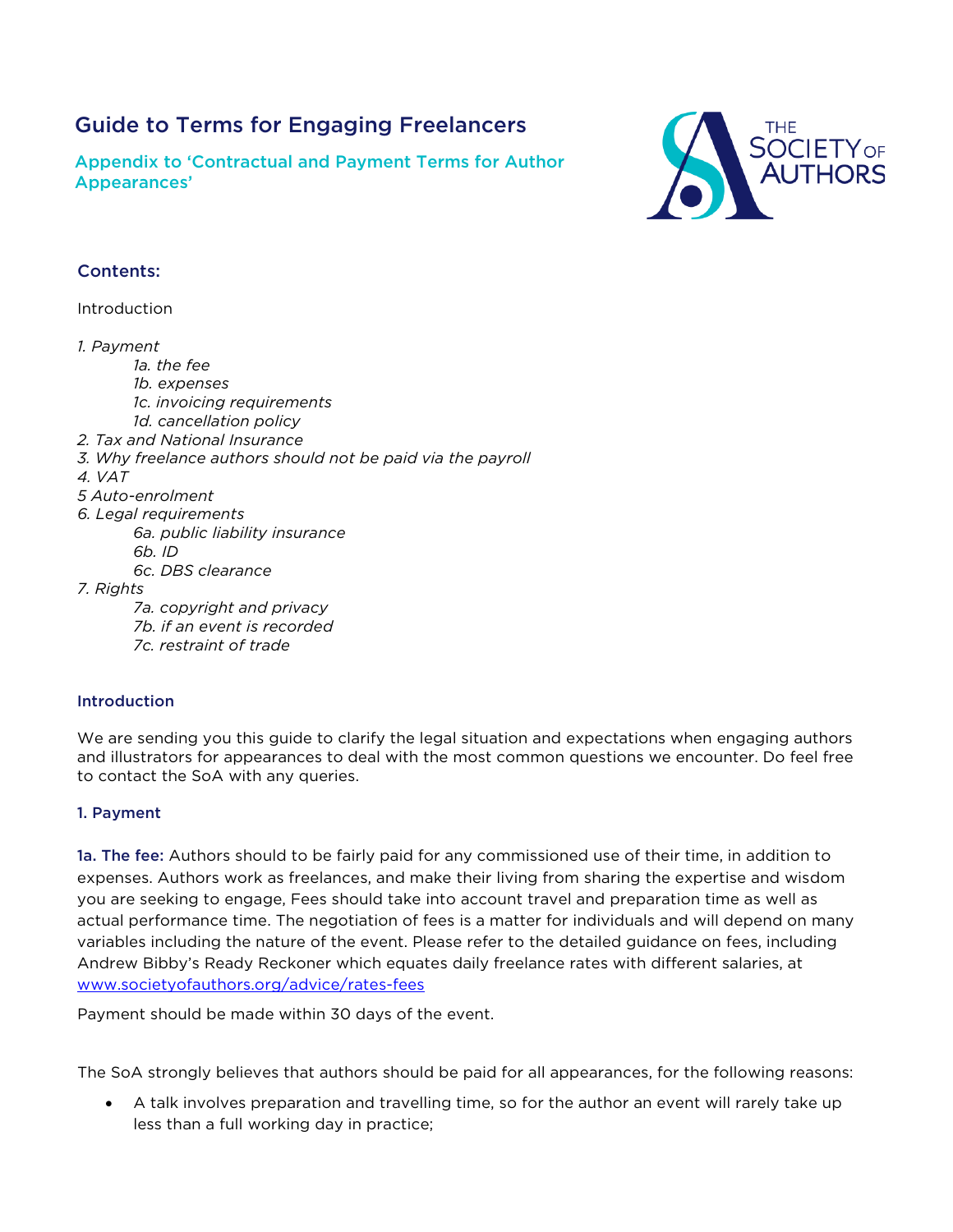• Authors earn their living as freelances. If you are asking the author to give up a day of their time for professional purposes, it is only fair to pay for that time – all other service providers are being paid. There is even less justification in not paying a decent fee to the author if you are charging people to attend.

1b. Expenses: The author's travel and subsistence expenses should be paid, preferably in advance, and the event host should provide overnight accommodation where necessary.

1c. Invoicing requirements: In order to avoid misunderstandings, delays and wasted time, agree your invoicing requirements with the author at the time of engagement e.g. whether the author should submit an invoice, what reference/identifier number should they use, to whom and where it should be sent, and whether the author needs to supply receipts.

1d. Cancellation policy: If you cancel the event, the author (who will have set aside the time, prepared their presentation) should be paid in full. If the booking is conditional, that and the size of any cancellation fee must be clarified at the outset e.g. if you cancel more than six weeks before the event, the author will be paid 50% of the agreed fee, plus any out of pocket expenses already incurred. (If the author cancels, neither fee nor expenses would be payable. But if the author is unavoidably prevented from reaching the event by weather or any travel-related incident outside their control, we would expect them to be reimbursed for all pre-booked costs.)

#### 2. Tax and National Insurance

2a. Most authors are self-employed (even where they invoice as a limited company) and a one-off engagement does not create a contract of employment. To quote the HMRC Employment Status Manual (section 4502): '*a visiting lecturer who gives a one-off talk or short series of talks on a subject about which he or she has specialist knowledge... is likely to be self-employed.'* [gov.uk/hmrc](https://www.gov.uk/hmrc-internal-manuals/employment-status-manual/esm4502)[internal-manuals/employment-status-manual/esm4502](https://www.gov.uk/hmrc-internal-manuals/employment-status-manual/esm4502)

2b. Neither tax nor NI should be deducted from the fee or expenses paid to a self-employed author.

2c. A one-off engagement does not amount to employment, so proof of the author's self-employed status should not be necessary (and our understanding is that no definitive form of proof exists). But local authorities sometimes request proof. It should be deemed sufficient for authors to be asked to warrant that they are self-employed and give their tax reference number.

2d. Authors who do a great deal of work for a single local authority (e.g. some children's authors) may have registered as a supplier with that authority, which can simplify the payment procedure.

## 3. Why freelance authors should not be paid via the payroll

3a. It is incorrect to do so.

3b. It will cause problems in terms of the author's tax return and increase their risk of over-paying NI.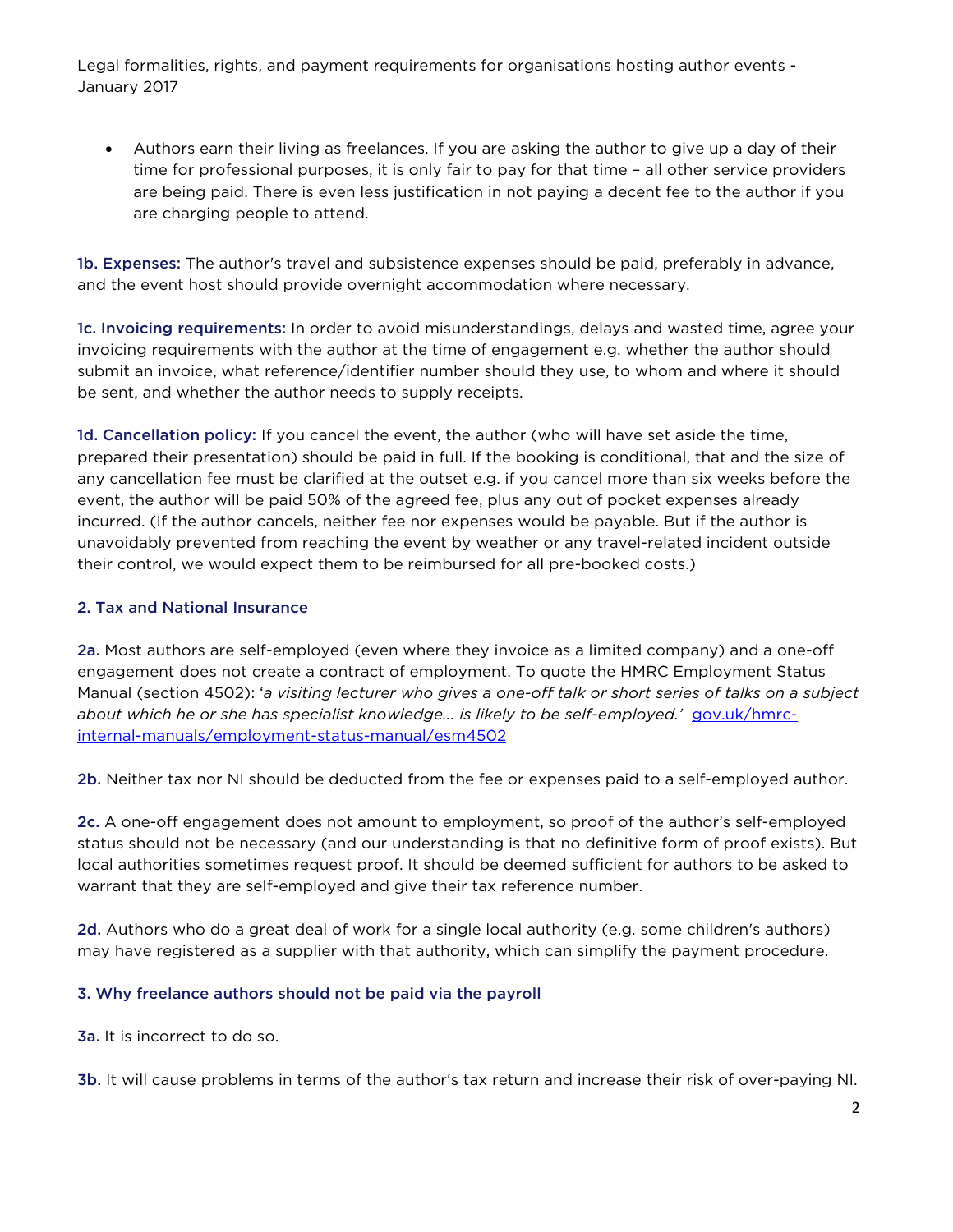3c. Payment via the payroll causes problems and confusion if the author is VAT-registered. It has proved very hard to get definitive guidance but our understanding is that if a self-employed author is paid via the payroll, the transaction falls outside the scope of VAT, and VAT should therefore not be added to either the fee or expenses. If the author is VAT-registered they are legally obliged to submit a VAT invoice, and it should be paid - but a credit note will need to be issued by the author if payment is made via a payroll. See point 5(b).

3d. Administrative complications can also arise if payment is made via the payroll and distinguishes between fees and expenses. If that situation arises, the author probably has little option but to be paid a single 'total package' sum even though it may mean they will have to pay tax on the expenses.

## 4. VAT

4a. If the author is VAT-registered, they are legally obliged to charge VAT on top of both their fee and expenses. Even if the host organisation cannot claim back the VAT itself, it is not acceptable that an author's payment be deemed inclusive of VAT - which would mean that, in return for undertaking the same work, VAT-registered authors are paid less than those who are not VATregistered.

4b. If the author is VAT-registered but you are unwilling to add VAT to the cost of expenses the author has incurred, the problem can be solved if you and the author agree, in writing, that the author is incurring those costs on your behalf. The author then passes the VAT invoice to you to allow you to deal with the VAT accounting, and you then reimburse the author for the amount which they have expended (e.g. in buying a train ticket) on your behalf. For further information see [www.hmrc.gov.uk/vat/managing/charging/reimbursements.htm.](https://xchange.societyofauthors.org/owa/redir.aspx?C=3MMqRqEA9Uqkz0nnmVk3d33b4ENKNdQIDsdSMgnUt4aOyRvGWyt4dTuEpR0LymPaa8FXpmXLX18.&URL=http%3a%2f%2fwww.hmrc.gov.uk%2fvat%2fmanaging%2fcharging%2freimbursements.htm)

4c. Teaching rather than giving a talk: a supply of private tuition is exempt from VAT provided it is a subject ordinarily taught in a school or university and is given by an individual teacher. Therefore, in theory, an author who is a sole trader could in some instances qualify under this exemption - so long as HMRC accepts that they are in this context a teacher.

## 5. Pension Scheme Auto-enrolment

5a. Some organisations (such as universities and colleges) are required to auto-enrol a freelance visiting writer onto their pension scheme if the writer meets the definition of a 'worker'. A worker is defined by HMRC as *any individual who works under a contract of employment (an employee) or has a contract to perform work or services personally and is not undertaking the work as part of their own business*. Self-employed authors, who are carrying out any such work as part of their profession and not as part of an employment, do not fall within the definition of 'worker'. [gov.uk/employment](https://www.gov.uk/employment-status/worker)[status/worker](https://www.gov.uk/employment-status/worker)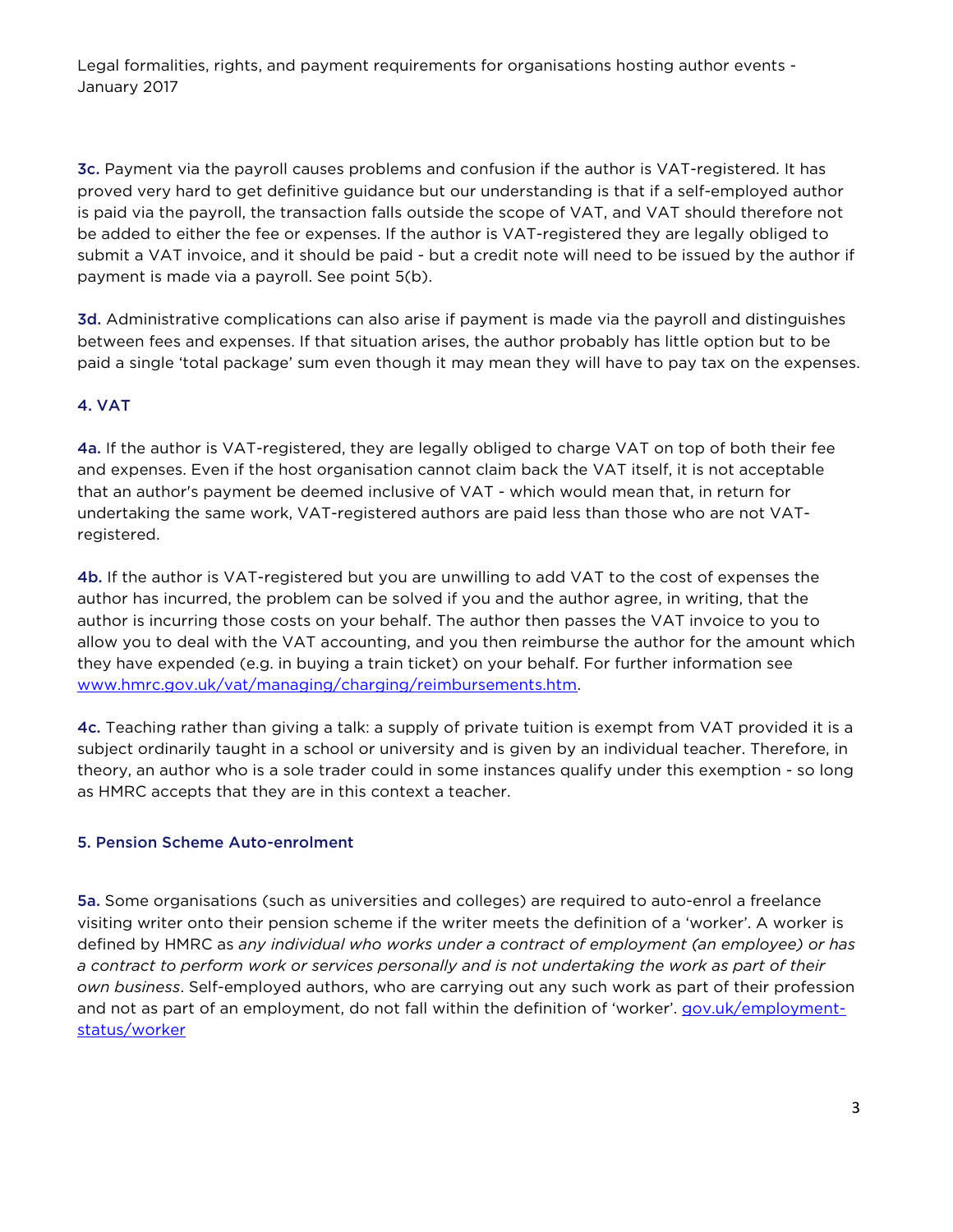5b. Even if an author meets the definition of 'worker' as a matter of law it is allowable to postpone auto enrolment for three months [\(thepensionsregulator.gov.uk/postponement.aspx\)](http://www.thepensionsregulator.gov.uk/postponement.aspx) so most authors should not be enrolled. If an author meets the definition of 'worker', and the period of engagement is over three months (a three month postponement is written in to most auto-enrolment schemes) they are still entitled to opt out of auto-enrolment if they so wish, and the engagement should not have any impact on e.g. the Teachers' Pension Scheme.

[teacherspensions.co.uk/members/faqs.aspx](https://www.teacherspensions.co.uk/members/faqs.aspx)

#### 6. Legal requirements

6a. Authors visiting local authority-run schools are required to have professional liability insurance (PLI), and this is increasingly a requirement of other event hosts. If you have such a requirement, it must be made clear at the outset (and authors can be referred to the SoA for further information on PLI). You as the event host must ensure that, in accordance with a condition of such insurance, the author will be accompanied at all times and will not be left alone with children under 18 or vulnerable adults.

6b. If the author will be required to produce ID, clarify at the outset what is acceptable, especially if it has to be photo ID. Will their picture on the cover of a book or on their, their publisher's or their agent's website suffice?

6c. There should be no request that the author has DBS (Disclosure and Barring Service, formerly CRB) clearance. Such clearance is needed only when there is '*Teaching, training or instruction of children, carried out by the same person frequently (once a week or more often), or on four or more*  days in a 30 day period, or overnight.' [\(http://bit.ly/2jygzoa\)](http://bit.ly/2jygzoa)

## 7. Rights

#### 7a. Copyright and privacy

The law of copyright and people's right to privacy mean that photographing (other than for private, personal use) or recording an event needs the consent of all those featured.

When an event is recorded, the individual speaker owns the copyright in that material, while the recording institution owns the copyright in the recording as a whole.

If you wish to take photos (e.g. of an event in a school), or to make a recording of the author's talk, or to publish or disseminate it more widely, that – and the detailed arrangements - must be conditional on the author's consent from the outset. Authors may be unwilling to agree to such wider use e.g. if they feel it will inhibit them, or if the presentation is one they use regularly or could quickly go out of date.

#### 7b. If an event is recorded

7b(i). The author's fee should reflect this wider use of their presentation;